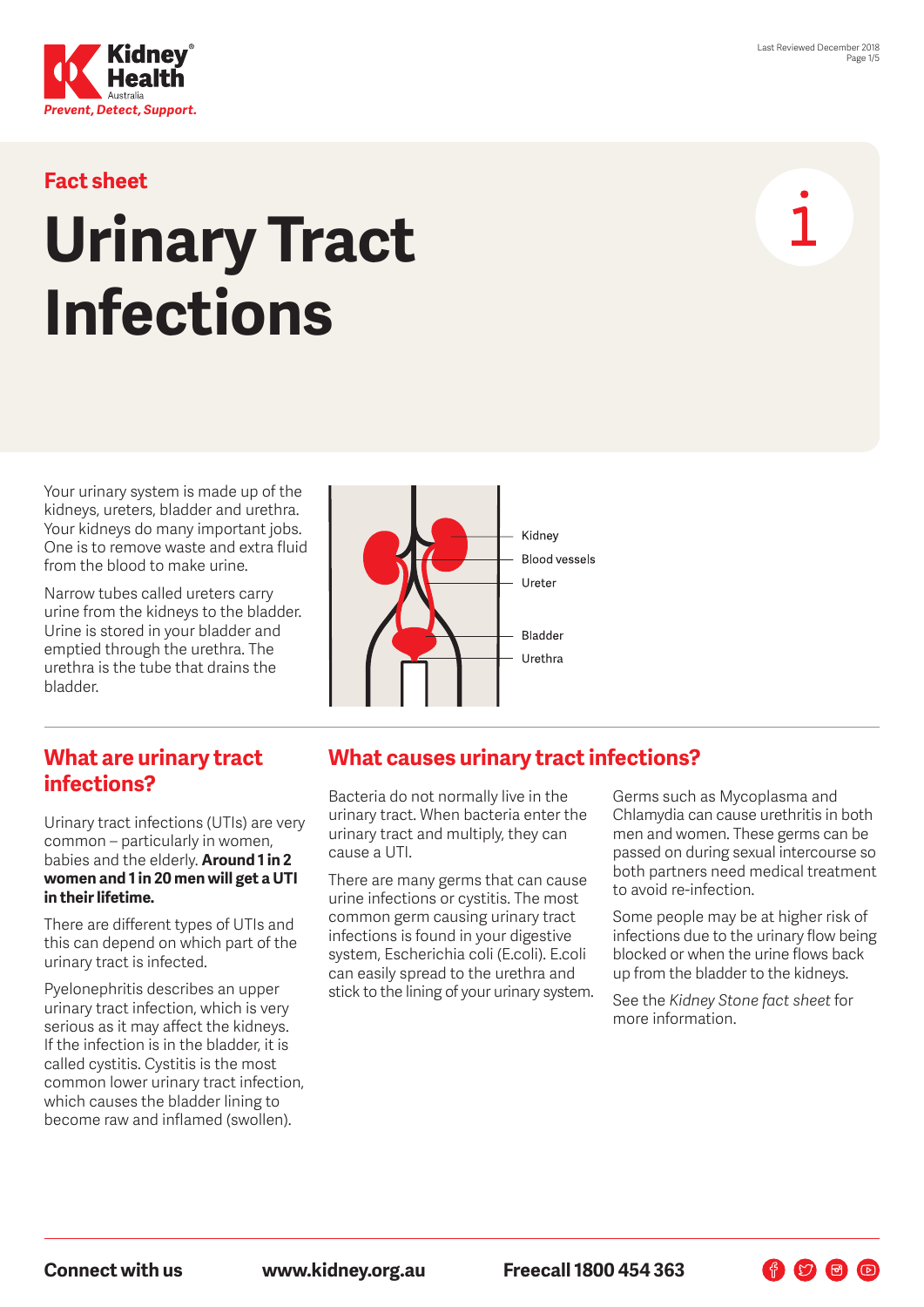# **Why are urinary tract infections more common in women?**

#### UTIs are common, particularly with increasing age. Women are more likely to get a UTI than men. **Nearly 1 in 3 women will have a UTI needing treatment before the age of 24.**

In women, the urethra is short and straight, making it easier for germs to travel into the bladder. For some women, UTIs relate to changes in their hormonal levels. Some are more likely to get an infection during certain times in their menstrual cycle, such as just before a period or during pregnancy.

In older women, the tissues of the urethra and bladder become thinner and drier with age as well as after menopause or a hysterectomy. This can be linked to increased UTIs.

During pregnancy, the drainage system from the kidney to the bladder widens so urine does not drain as quickly. This makes it easier to get a UTI. Sometimes germs can move from the bladder to the kidney causing a kidney infection. UTIs during pregnancy can result in increased blood pressure and a smaller, premature baby, so it is very important to have them treated as soon as possible.

Women are more at risk of repeated UTIs if they:

- use spermicide jelly or diaphragm for contraception
- have had a new sexual partner in the last year (an increase in sexual activity may trigger symptoms of a UTI in some women)
- had their first UTI at or before 15 years of age
- have a family history of repeated UTIs, particularly their mother
- suffer from constipation



#### **Do men get urinary tract infections?**

Men can get UTIs, particularly if they have trouble with urine flow. Older men who experience prostatitis (an inflammation of the prostate) are at a higher risk. If the bladder is not emptying properly, the build up of urine makes it more difficult to cure the infection. A small number of young men may get a UTI. In males, this is usually the result of a sexually transmitted disease.

#### **What is the link with diabetes?**

People with diabetes are at increased risk of having UTIs as their urine may have a high glucose (sugar) content, which makes it easier for bacteria to multiply. Diabetes may also change the body's immune (defence) system making it harder to fight a UTI. The risk of developing a UTI increases as diabetes progresses.

#### **Why are older people more at risk?**

Chronic conditions, some medications, and problems with incontinence put older people at an increased risk for developing UTIs. People using bladder catheters are also more likely to develop a UTI.

FOOD

# **Do babies and young children get urinary tract infections?**

Babies and children are at risk of UTIs. These infections always need to be investigated as they may indicate a serious underlying condition, such as urinary reflux. Reflux is caused by a bladder valve problem allowing urine to flow back into the kidneys from the

bladder. Reflux can cause the urine to stay inside the body increasing the risk of infection. It may lead to kidney scarring, which in turn leads to high blood pressure and sometimes kidney problems.

**Connect with us www.kidney.org.au Freecall 1800 454 363**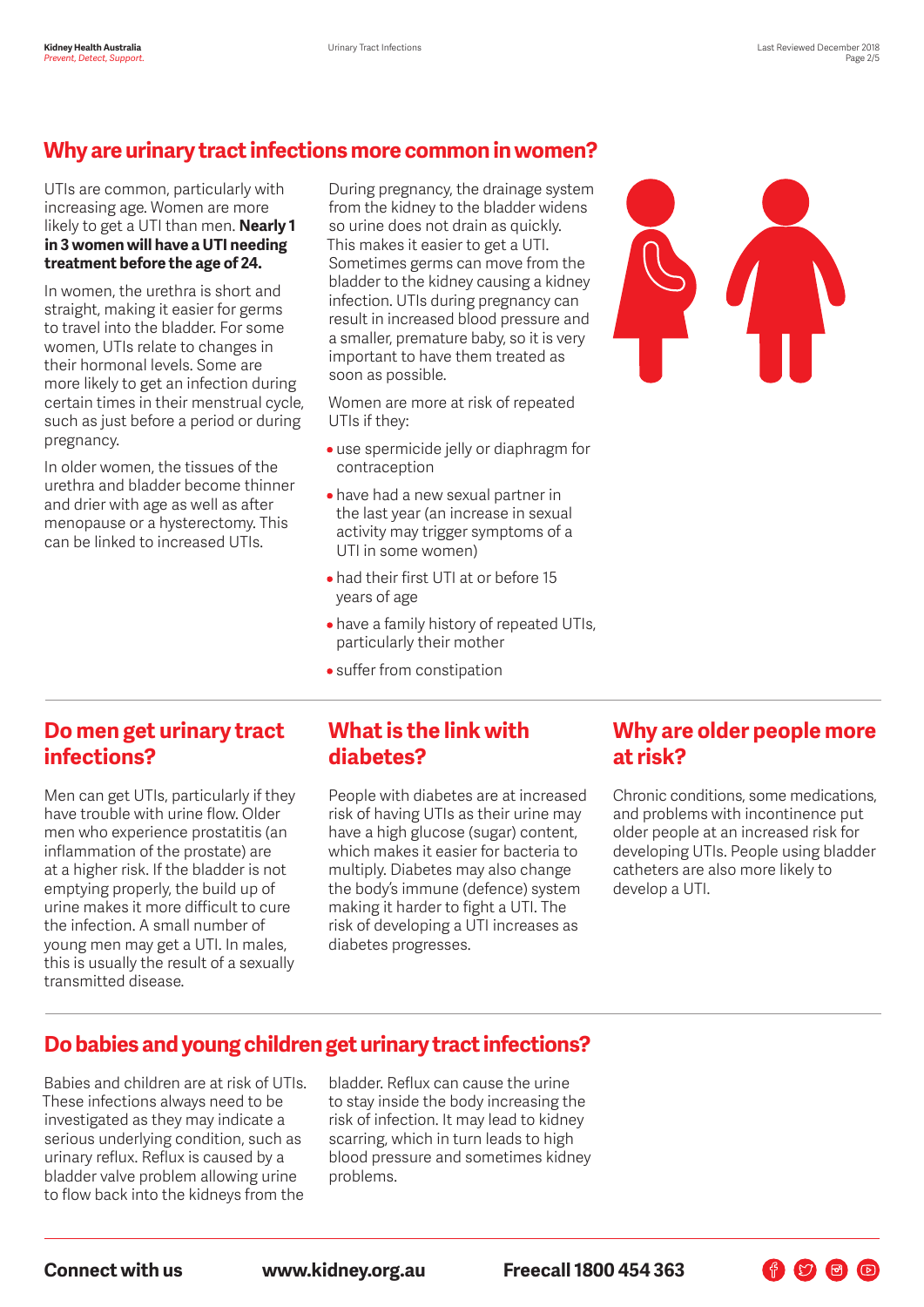# **What are the symptoms of a urinary tract infection?**

Bacteria may be present in a urine sample without causing any symptoms. This is more common in women who have diabetes, repeated UTIs or the elderly. This type of UTI may not always need treatment except in special situations, such as in pregnant women.

Common symptoms of a UTI include:

- burning sensation when passing urine
- wanting to urinate more often, if only to pass a few drops
- cloudy, bloody or very smelly urine
- pain above the pubic bone

Signs of UTIs in children can also include:

- low fever
- irritability
- day or night wetting in a child who has been toilet trained
- feeding problems in babies

If the infection moves to the kidneys, you may also have high fever, back pain and vomiting. It is important to see a doctor if a kidney infection or kidney stones are suspected because kidney damage or even kidney disease can occur if these conditions are left untreated.

## **How are urinary tract infections treated?**

A faint prickly feeling during urination is usually the first sign of a urinary tract infection. Sometimes mild cystitis can be treated by:

- drinking plenty of fluids, particularly water
- taking a commercial urinary alkalinising agent (such as Ural or Citralite) or one teaspoon of baking soda or bicarbonate of soda in water to help relieve discomfort when passing urine. It is important to refer to your doctor if symptoms persist as an infection may be present and require different treatment
- avoiding acidic food or drinks they cancel out the effect of urinary alkaliser and can aggravate the burning when passing urine

Medical advice is needed if self-help treatments aren't working or you are experiencing pain. The doctor usually tests the urine to check for blood, white blood cells and acidity.

Antibiotics are commonly prescribed to treat UTIs. If a UTI comes back, your doctor can order a 'culture'. A culture is a test to see which germs are present in your urine. Identifying the germ will help determine which antibiotic is best to treat the infection. Sometimes a low-dose antibiotic may be prescribed for long-term use if the UTI is persistent. If the UTI does not improve or is frequently recurring, it may be a good idea to get a referral to a specialist.

See the *Make the most of your visit to the doctor* fact sheet for more information.

Men should see a doctor if they have trouble with the urine stream or with starting and stopping the urine flow as it may point to an enlargement of the prostate.



 $\bigoplus$   $\bigcirc$   $\bigoplus$   $\bigcirc$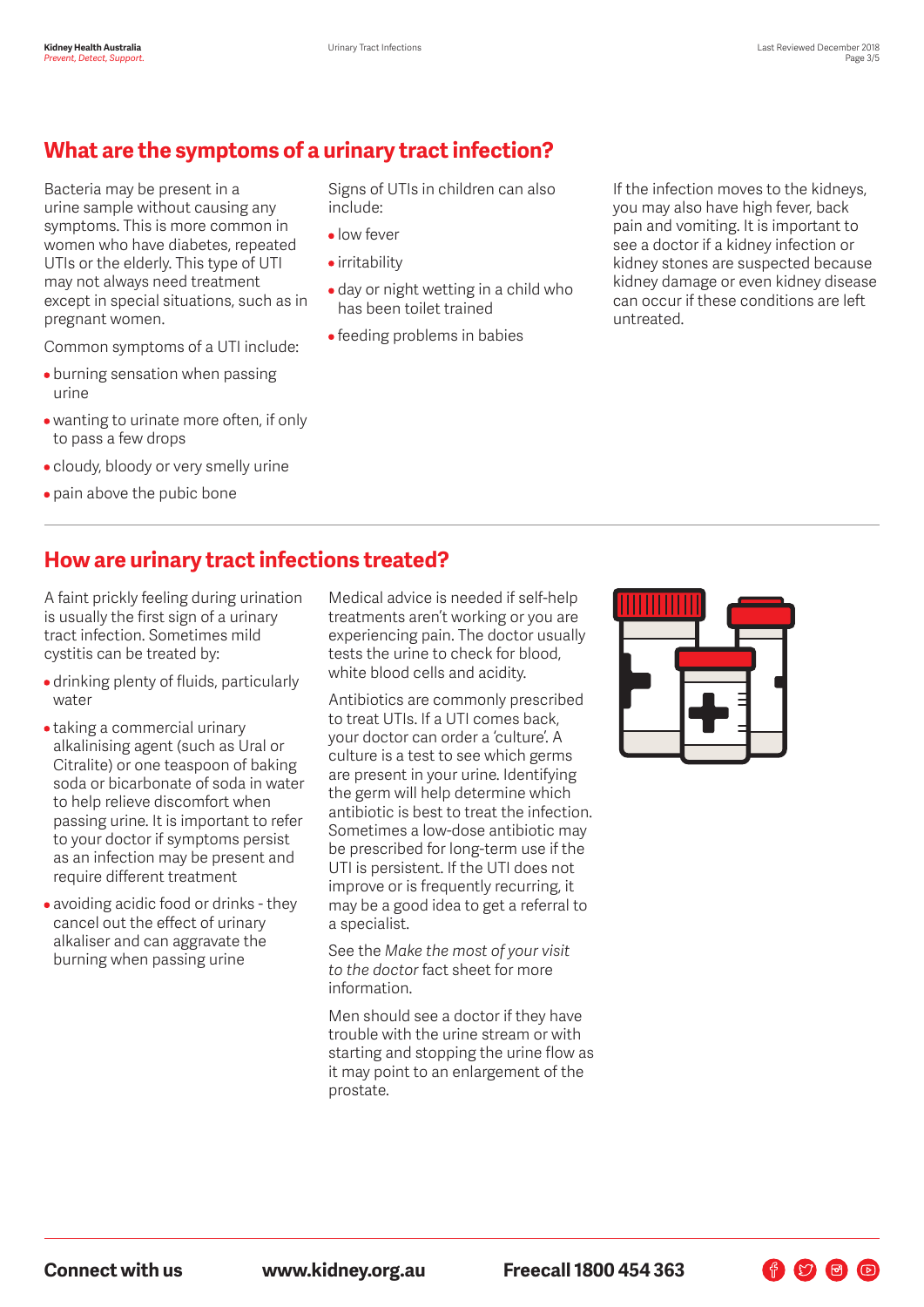# **How can urinary tact infections be prevented?**

Women can lower their risk of having a urinary tract infection by:

- drinking lots of fluid, particularly water, to wash bacteria from the bladder and urinary tract
- promptly treating a vaginal infection, such as thrush or trichomoniasis (sexually transmitted disease).
- avoiding spermicide-containing products, particularly with a diaphragm
- avoiding constipation

Some women have found the following tips helpful:

- urinate immediately after sexual intercourse
- do not delay going to the toilet when you need to
- wipe from front to back after urinating
- wear cotton underwear
- wash between your legs every day using only water

Cranberries (usually as cranberry juice) have been used to prevent recurrent UTIs. Cranberries contain a substance that can prevent bacteria from sticking to the walls of the bladder. However, recent research has shown that cranberry juice does not have a significant benefit in preventing UTIs, and most people are unable to continue drinking the juice on a longterm basis.

It is important to remember that UTIs are not caused by a lack of cleanliness. Self-help treatments such as vaginal douching do not change the likelihood of getting UTIs.

#### **THINGS TO REMEMBER**

- UTIs are common, particularly in women, babies and the elderly. People with diabetes are also at a greater risk of having a UTI.
- Common symptoms of a UTI include a burning sensation when passing urine, wanting to urinate more often, cloudy, bloody or smelly urine and pain above the pelvic bone.
- It is important to see a doctor if a UTI occurs, because if left untreated it can lead to serious complications, including kidney damage.

#### **What does that word mean?**

**Antibiotics** - A medication used to treat and prevent a variety of bacterial infections and disease.

**Bacteria** - Tiny cells (germs) that can be found in and outside of the body. The bad bacteria in the body can lead to illness, infection and disease.

**Bladder** - A muscular, elastic sac inside the body that stores the urine (wee).

**Catheter** - A plastic tube that is used to take fluid in or out of your body.

**Cystitis** - A urinary infection of the bladder. Cystitis is the most common type of urinary tract infection.

**Escherichia Coli (E.coli)** - A type of bacteria (germ) that can be found in your digestive system which can often lead to a urinary infection.

**Hysterectomy** - The procedure to remove the uterus. A hysterectomy may be performed due to a number of health conditions.

**Incontinence** - Accidental loss of urine from the bladder.

**Menopause** - The time when women naturally become infertile and their menstrual cycle comes to an end.

**Menstrual cycle** - When the females body naturally prepares for pregnancy and experiences menstruation (period) during each cycle.

**Pyelonephritis** - Upper urinary tract infection caused by bacteria that can lead to damage of the kidneys.

**Ureter** - The tube that connects the kidneys to the bladder.

**Urethra** - The tube that takes urine out of the body from the bladder.

 $\bigoplus$   $\bigcirc$   $\bigoplus$   $\bigcirc$